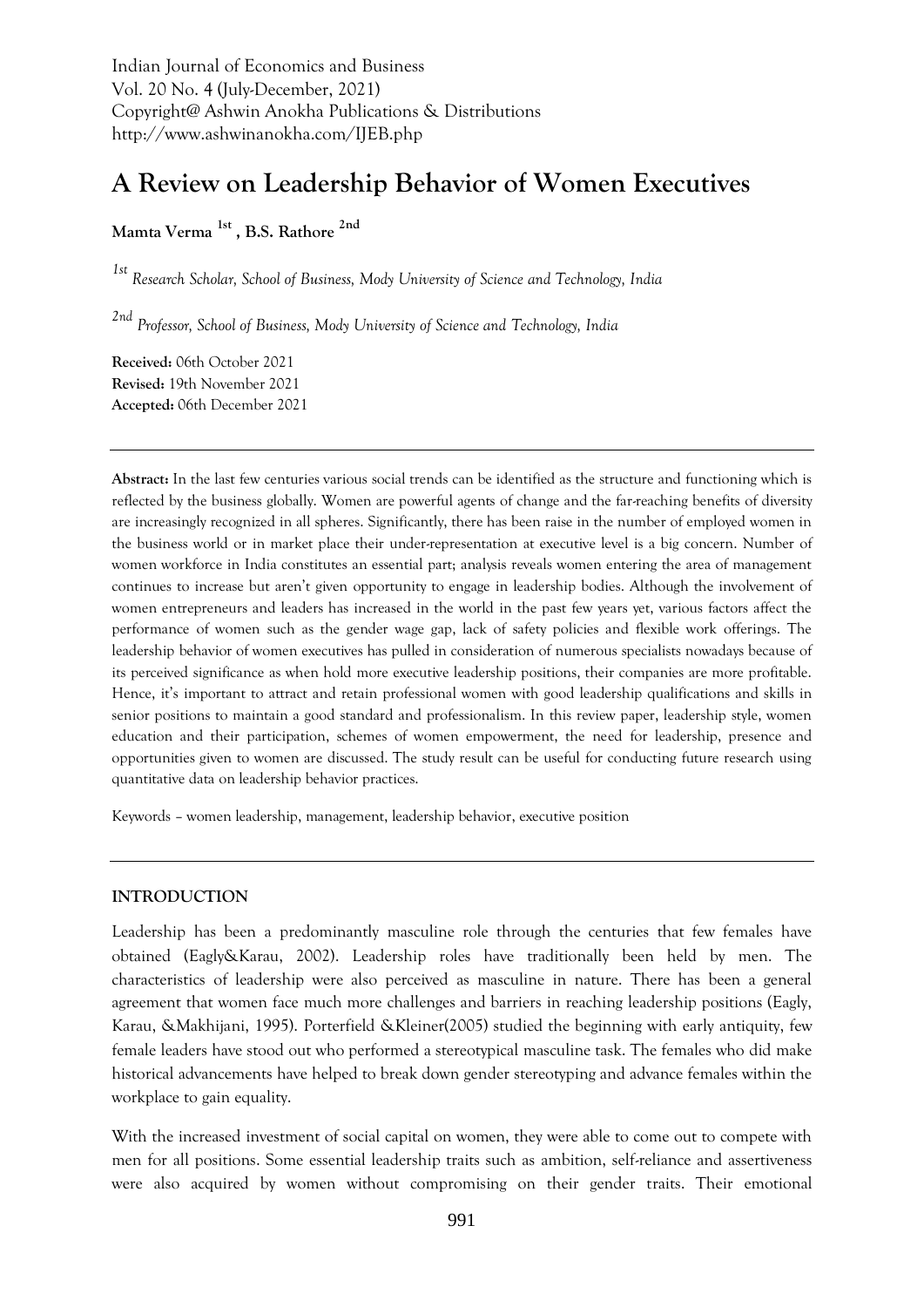#### **A Review on Leadership Behavior of Women Executives**

intelligence level has also been found to be higher than men (Eagly& Carli, 2007). Subordinates were found to be reluctant to accept a female as a leader or as a manager since they perceived women to be incapable of performing the leadership or managerial role and/or they seemed to have looked at women as people not fully qualified for the role (O'Leary, 1974; Riger&Galligan, 1980; Terborg, 1977).

The concept of women's leadership focuses on giving women strength and skills. The report states that leadership is the important function of the management that helps to maximize efficiency in achieving the goals of the organization (Dappa, Bhatti &Aljarah, 2019). According to Aldrich and Lotito (2020) implied that the leaders help others and themselves to do the right things. The report shows that women leaders always promote cooperation and collaboration to the team members. They are more likely to take risks and ignore the rules. There are many schemes launched by every government for women's upliftment. Lastly, it concludes with what opportunities a woman should have in this world (Parmar, 2016).

In this paper, literature on women leadership behavior is reviewed. The gendered nature of organizations, leadership behavioral style exhibited by women will be discussed followed by directions for future research. Several studies have been conducted in this area in India as well as in other countries. Reviews of the existing studies are highlighted below:

# **OVERVIEW OF LEADERSHIP**

Management guide(2021)evaluated the leadership is the ability to motivate a team to achieve a certain goal. Leadership is the ability of a manager to convincesubordinates to work with confidence. It is the important function of the management that helps to maximize the efficiency in achieving the organization'sgoals. Dynamic and effective leaders lead in achieving the organization's goals. A leader is a person who starts the work by communicating the policies and plans to the subordinates from where the work starts. Leaders help others and themselves to do the right things. Leaders set the direction and work smoothly and efficiently. She/he motivates the employees with economic and non-economic rewards.As claimed by (women's leadership, 2021) a leadership style refers to a leader's behavior and methods when directing, motivating, and managing others.

# **DIFFERENT TYPES OF LEADERSHIP STYLES:**

- Democratic Leadership: leader makes the decisions based on the input of each member. Each employee has an equal chance to have their views on a project's direction.
- Autocratic Leadership: In this style of leadership, the leader makes the decisions without taking input from anyone who reports to them.
- Laissez-Faire Leadership: In this style of leadership, the decisions are in the hands of the group members and not the leader.
- Transformational Leadership: this type of leadership is mostly used by women and is about relationships, trust, and care.
- Transactional Leadership: It is more about rewards and punishment.

# **NEED OF WOMEN LEADERS**

According to Leadership & General Management (2021) reported the study of any institution whether it is society or organization cannot function effectively without women's equal participation in leadership activities. Women create a viewpoint that brings competition to organizations and teams.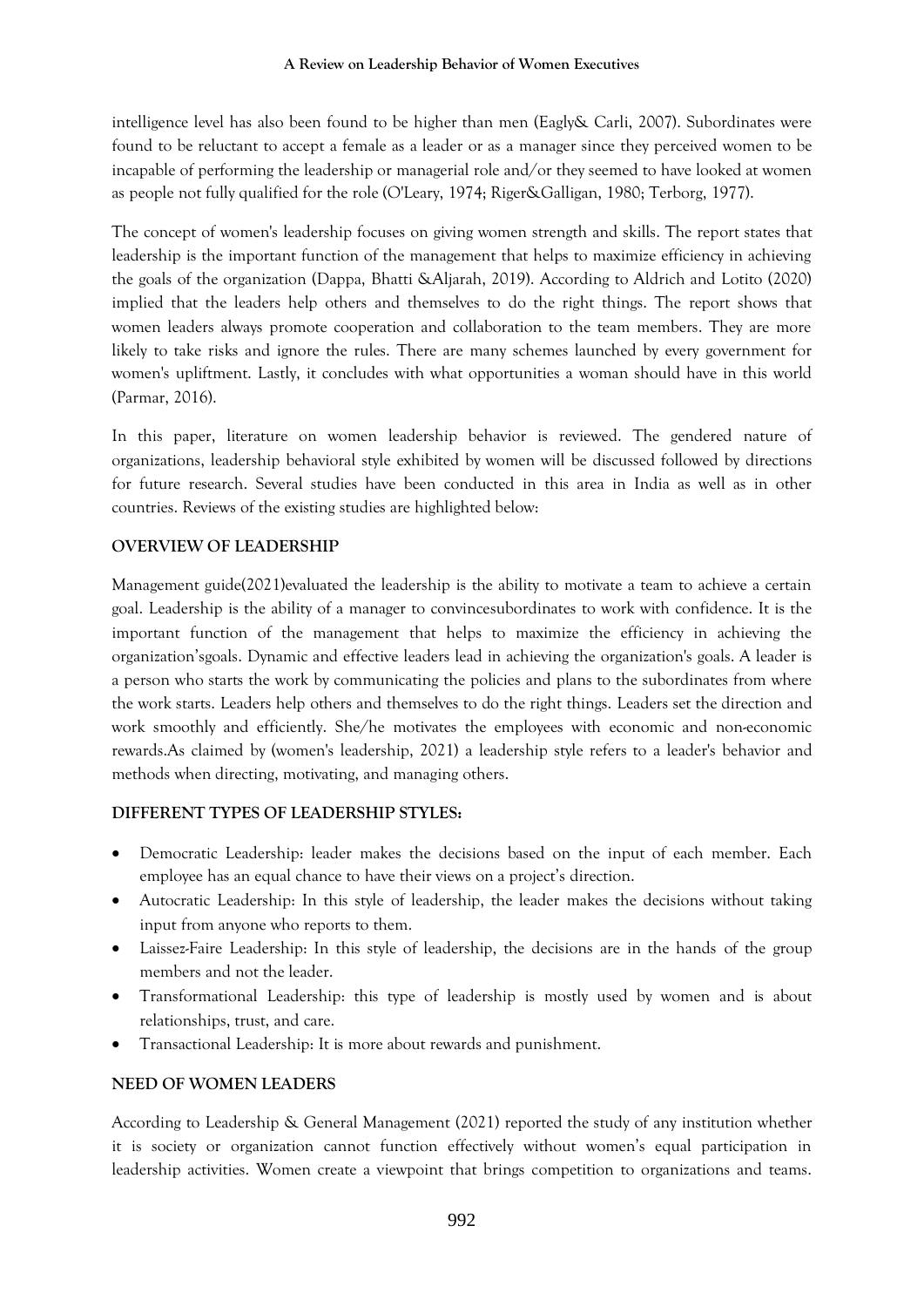Having women in leadership roles increases the communication between management and employees.Similar study found that Huffington (2018) conducted a study of women's leadership helpsin increasing the view of societal transformation in the workplace and is likely to provide an integrated view of work and family that helps in promising a personal and professional future. Female leaders are more transformational than men leaders and function to their subordinates as role models. Women leaders inspire the team and spend more time giving classes to the team. Women leaders emphasize more on teamwork and communication. Diaz-Saenz (2011) studied the leadership is not meant only for accomplishing organizational goals but for transforming their followers into better people for most women leaders.Women leaders always promote cooperation and collaboration amongst the team members. They are more likely to take risks and ignore the rules. Most women are naturally empathetic, value relationships, and multitasks. Women are great leaders because they can dream big and knowthe process to translate the big ideas into actions and give the best results. Communication is said to be women's strongest skill as female leaders know how to use it. Female business leaders can communicate, openly, and regularly. Women in leadership positions are better at providing others with fair pay and good benefits. It will close the pay gap in the organization. They tend to have high emotional intelligence. Female leaders can achieve agreements and make deals where men might fall short. But they have to be given positions and leaders. They can provide better mentorship and has the ability to wear different hats within their roles. Women leaders bring skills, innovative ideas, and perspectives that ultimately contribute to achieving organizational goals.

#### **LEADERSHIP BEHAVIOR OF WOMEN EXECUTIVES**

The leadership is a gender-neutral role, yet due to some stereotypes, women are being subjected to behave in a certain way. Women and men are different, but this doesn't make women any less than men. Women executives work in a different and effective, it is proven that women are better leaders than men. Men tend to be aggressive while women are tender and promote teamwork by keeping aside their egos (APA, 2021). Mohammadi et al. (2019), women have to overcome many hurdles to get into a leadership position in the first place. This warm-up makes women more strong and positive team leaders. Women are proven to maintain a better work-life balance than men. Unlike men, women give space to their junior colleagues or subordinates. Women leaders are proven, great listeners(Hazarika, 2019). Women leaders always listen to the new ideas of their teammates and are open to changes. Women leaders can more likely be termed, transformational leaders. Women leaders focus on the work and development of their employees too. Women leaders' approach of going forward with everyone has benefited many non-hierarchical organizations. Women leaders are more dedicated to their work.

Women leaders possess soft skills which make them different from male leaders like empathy, compassion, and forever motivated moods. These things help women achieve greater height in their career too. Organizations with women leaders don't work on the control and command method. Instead, women lead organizations to work on the belief of equal participation for everyone. Women leaders are more likely to work democratically by encouraging their workers or colleagues regularly (Dzubinski, 2016).

#### **CURRENT SITUATION OF WOMEN LEADERSHIP**

After breaking several set norms and stereotypes women are now coming out of the box and proving themselves. In a world where still the most number of higher positions are reserved for men, women are fighting their battle for equal opportunities. In contemporary situations, many women leaders are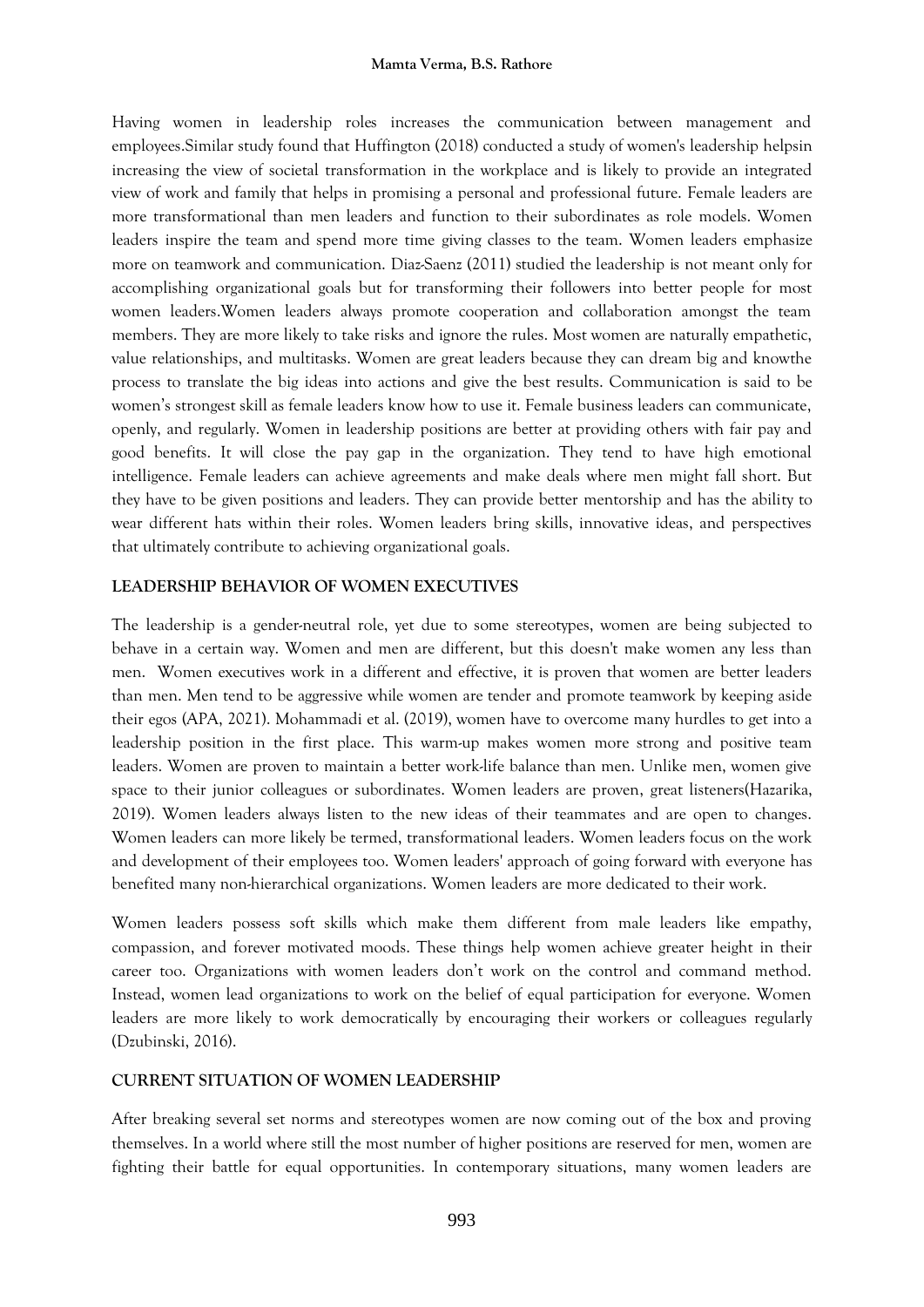coming into the limelight with their exceptional skills. According to many studies, it has come out that now 1 out of every 4 leaders are women. This still doesn't satisfy equality but, women came a long way to gain this opportunity(Tandon, 2018). Huge companies and governments organizationsworldwide are now realizing the importance of women leaders. They are keeping reserved vacancies especially for women; this will help women leaders to prove the accountability. In some situations, women have to voluntarily transform their personalities and fit into men's shoes. They have to use the control and command method to lead their teams accordingly. As stated by Mc Kinsey and Company (2021),currently due to Covid19, many people lost their jobs due to losses in the business. A study shows more women employees were fired from every sector than men. This still shows women have a long way to prove they are better leaders and not less than any man.

# **WOMEN EDUCATION & PARTICIPATION IN INDIA**

Women constitute 48.1% of the Indian population. Among graduates in 2018-2019, women represented as follows:

- Undergraduate degrees: 53%
- MPhil degrees: 69.6%
- PhDs:  $41.8\%$

Hence, women are closing the higher education gap.

India's economy is growing, with an increasing GDP and a working-age population expected to climb to over 800 million people by 2050. Despite this growth, less than one quarter (20.3%) of women aged 15 and above to participate in the labor force as of 2020 (compared to 76% of men). Women account for only 19.9% of the total labor force in India. India's low labor force participation rate for women is due in part to restrictive cultural norms regarding women's work, the gender wage gap, an increase in time spent for women continuing their education and a lack of safety policies and flexible work offerings. Recent job stagnation and high unemployment rates for women, exacerbated by the Covid-19 pandemic, also keep women out of the labor force. Increasing women's participation in the workforce by 10 percentage points could add \$770 billion to India's GDP by 2025.

# **WOMEN LEADERSHIP IN INDIA**

The share of women-led companies in India has stagnated. Only 3.7% of CEOs and Managing Directors of NSE-listed companies were women in 2019, a number that has increased just slightly from 3.2% in 2014. 8.9% of firms have women in top management positions. As of 2019, just 29 companies (5.8%) on the Fortune India 500 list had women in executive roles. Women make up only 31% of Chief Human Resources Officers (CHROs), a role overrepresented by women in other countries such as the US and South Africa. Women account for only 13.8% of board directors from listed companies in India.

# **STEREOTYPES ASSOCIATED WITH WOMEN LEADERSHIP**

As stated by Goudreau(2021),there are a lot of stereotypes associated with women leaders, surprisingly a number of them came out from women only. Some of them are:

 No option left: Many women leaders are being judged on their way of work. Women who are tough to deal with or have aggressive nature in their work are said to be unsympathetic. Women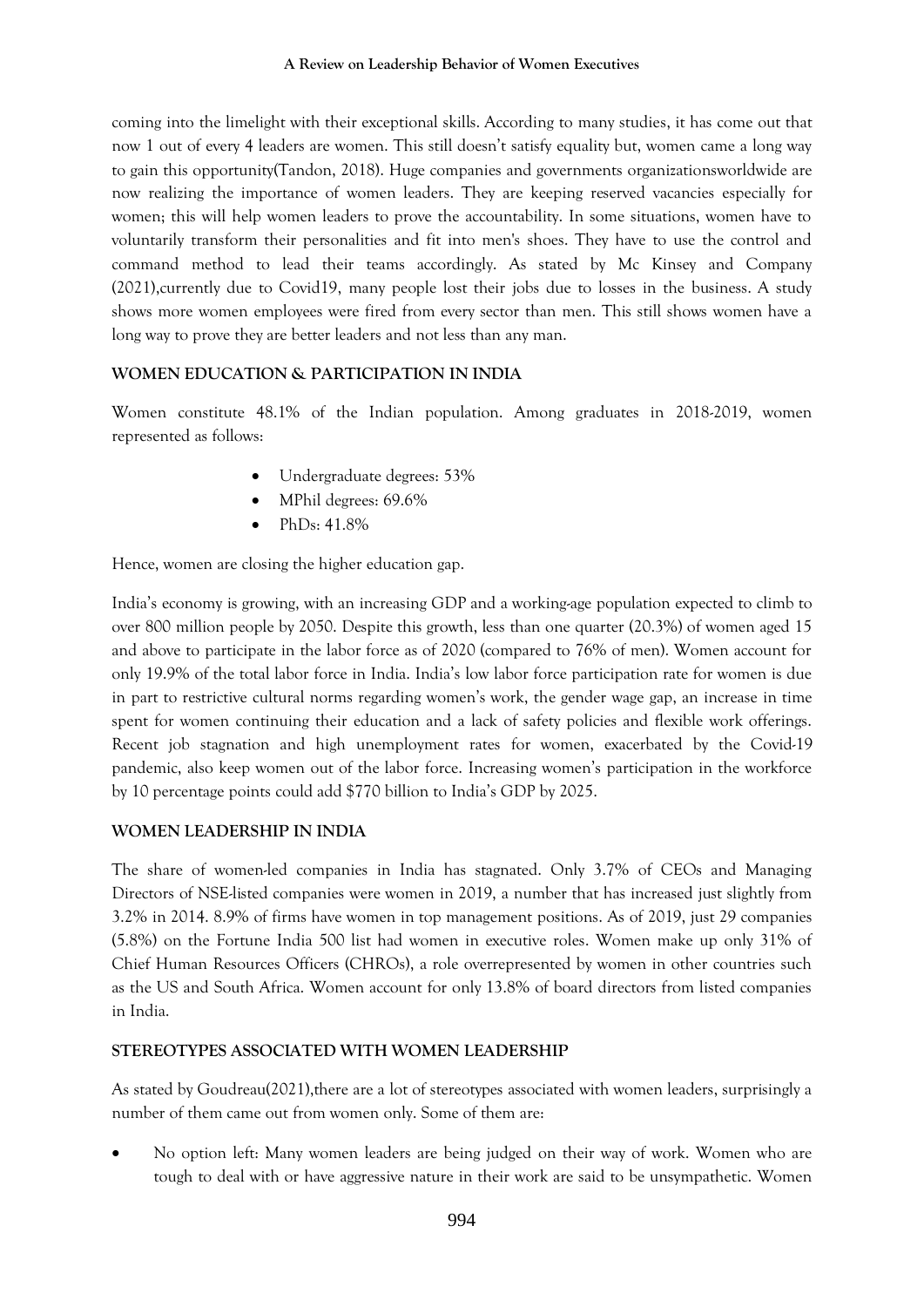who are soft, tender, and compassionate are termed weak or too emotional for leadership work. This leaves nowhere to go for women.

- Often left alone: It is a universal stereotype that no matter how successful a woman is, she has to sacrifice her professional life to keep up with her personal life. Or else no one will agree to marry her and she will be left alone at the end.
- Manly woman: Women who are successful in their career or lead a team perfectly are said to be the man of the team.Purkayastha et al. (2018),this is a stereotype that a woman can't be strong enough to lead a team (Mandal, 2017). Everyone has leadership qualities irrespective of their gender.
- Too good to be denied: A woman who has secured her position and stable career on her own is often neglected and questions are raised on her. People have stereotypical thinking of assuming that women must have done something to get an appraisal or raise. No one is ready to accept that a woman can prove herself and achieve heights with her qualifications.

# **OPPORTUNITIES ARE GIVEN TO WOMEN LEADERS**

From Kamala Harris, the first woman and the first person of colour to hold the second highest post as Vice President of United States to Leena Nair becoming the first female as youngest-ever CEO of French fashion brand, Chanel; 2021 has been a great year for women leaders. As claimed by Heathfield(2021)irrespective of what work the company does, every sector needs to promote women's leadership. This cannot be done alone; people collectively need to uplift women by providing them opportunities to demonstrate their talent. Still, there are fewer opportunities given to women than men. Even when men and women are supposed to do the same work, a man is paid more than a woman. The pay gap needs to be reduced to encourage more women to work and show their leadership style in the corporate or political world. According to Varghese (2021) studied there are fewer women leaders or role-model in the limelight to promote women leadership. People need to praise women leaders more make other women aware of how many opportunities they are having. Women leaders execute their work from a different perspective. If given the opportunity women can make their experience a way to their success with their deep and broad thinking. As claimed by Moyer et al. (2018) evaluated one of the best ways to give women more opportunities is by seeing them more than a daughter, wife, or mother. Above all, they are human beings with separate identities and qualities. A woman's relationship status with anyone shouldn't be considered a barrier in her career.

# **WOMEN EMPOWERMENT SCHEMES**

According to Women's Web(2021), one of the best initiatives taken by the Indian Government is Pradhan Mantri Mudra Yojana (PMMY) that provides financial assistance to aspiring entrepreneurs for starting their own business. The main objective of this scheme is to promote female entrepreneurship in the country. It ensures survival, participation, and protection of women leaders. According to Sahay et al. (2017), the main focus was to create awareness and encouragement in the urban and rural areas of India.

In context with Lawnn, (2021), the Equal Pay Act was launched in 1963 with the aim to protect against wage discrimination based on sex. The act protects both men and women from the discrimination of wages. It was a great initiative taken by the Government of the United States of America. According to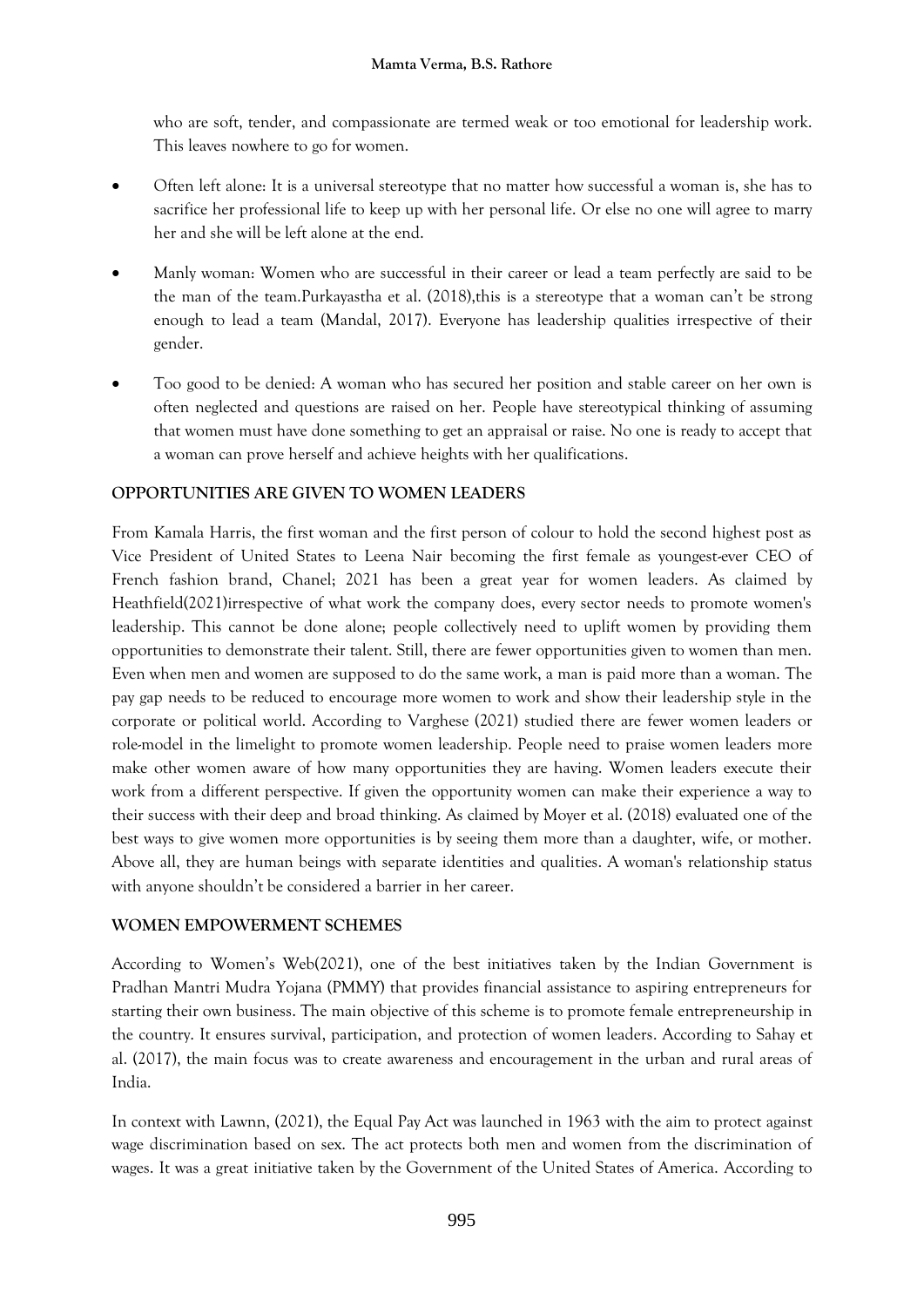Brue (2018) studied this act aimed to eliminate the pay gap which is based on gender. Equal pay includes the full range of benefits, non-salary, basic pay, bonus, medical benefits, and paid leaves.

## **RESEARCH GAP**

Here, in this research, the problems arising in relation with leadership behavior of women executives are not described. It would be fruitful in enhancing the women power as a leader and bridging up the gap between their success and problem which is hindering the women in reaching at top. Understanding these challenges can considerably assist businesses in increasing the number of women on the corporate ladder. Women, men, and organizations may all work together to increase women's involvement in the workplace. As more women enter the workforce and encounter difficulties and challenges that males do not, solutions to these issues must be developed. We hope that our research contributes to the solution.

## **CONCLUSION**

This paper concludes that leadership doesn't concern with any gender. A man and a woman can become good leaders with their skills and qualifications. Women have fought a long battle to achieve a position of leadership. Still, many women are unable to get an opportunity even when they deserve enough. Leadership is a crucial task, it is the leader who encourages and shows the right path to their team. The report concludes with the fact, need for women leaders across the globe to encourage more participation of women. This report concludes how baseless the stereotypes that are associated with women leaders are. Anyone can achieve heights in their career with skills and qualifications.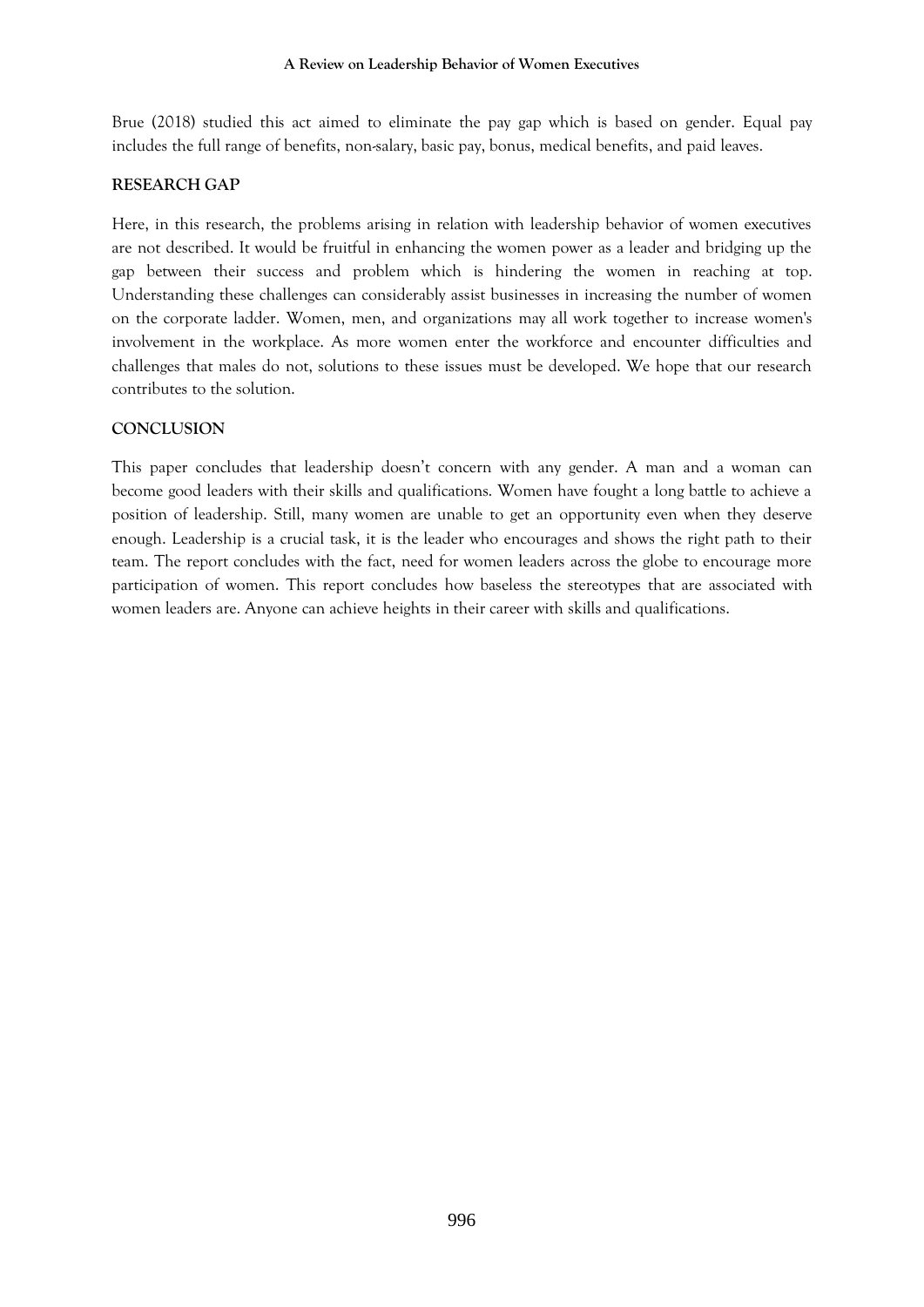## **References**

Aldrich, A.S. and Lotito, N.J., 2020. Pandemic performance: women leaders in the Covid-19 crisis. *Politics & Gender*, *16*(4), pp.960-967.

APA, 2021. *When the Boss is a Woman*. [online] https://www.apa.org.

Brooten, B., 2020. *Women leaders in the ancient synagogue*. Scholars Press.

Brue, K.L., 2018. Harmony and Help: Recognizing the Impact of Work-Life Balance for Women Leaders. *Journal of Leadership Education*, *17*(4).

Carli, L. L., &Eagly, A. H. (2007). Overcoming resistance to women leaders: The importance of leadership style. In *Women and leadership: The state of play and strategies for change* (pp. 127-148). Jossey-Bass.

Chris, J., 2021. *8 Oprah Winfrey Leadership Style Secrets - Joseph Chris Partners*. [online] Joseph Chris Partners.

Dappa, K., Bhatti, F., &Aljarah, A. (2019). A study on the effect of transformational leadership on job satisfaction: The role of gender, perceived organizational politics and perceived organizational commitment. *Management Science Letters*, *9*(6), 823-834.

Diaz-Saenz, H. R. (2011). Transformational leadership. The SAGE handbook of leadership, 5(1), 299- 310.

Dzubinski, L. M. (2016). Taking on power: Women leaders in evangelical mission organizations. Missiology, 44(3), 281-295.

Eagly, A. H., &Karau, S. J. (2002). Role congruity theory of prejudice toward female leaders. *Psychological review*, *109*(3), 573.

Eagly, A. H., Karau, S. J., &Makhijani, M. G. (1995). Gender and the effectiveness of leaders: a metaanalysis. *Psychological bulletin*, *117*(1), 125.

Goudreau, J., 2021. *The 10 Worst Stereotypes About Powerful Women*. [online] Forbes.

Hazarika, D., 2019. Women empowerment in India: A brief discussion. *International Journal of Educational Planning & Administration*, *1*(3), pp.199-202.

Heathfield, S., 2021. *What Organizations Can Do to Promote Women in Leadership Roles*. [Online] The Balance Careers.

Henley, J. and Roy, E., 2021. *Are female leaders more successful at managing the coronaviruscrisis?*

Huffington, C. (2018). What women leaders can tell us? In Working below the surface (pp. 49-66). Routledge.

Lawnn, 2021. Equal Pay For Equal Work In The Us- The Law And Penalties. [Online] Lawnn.com.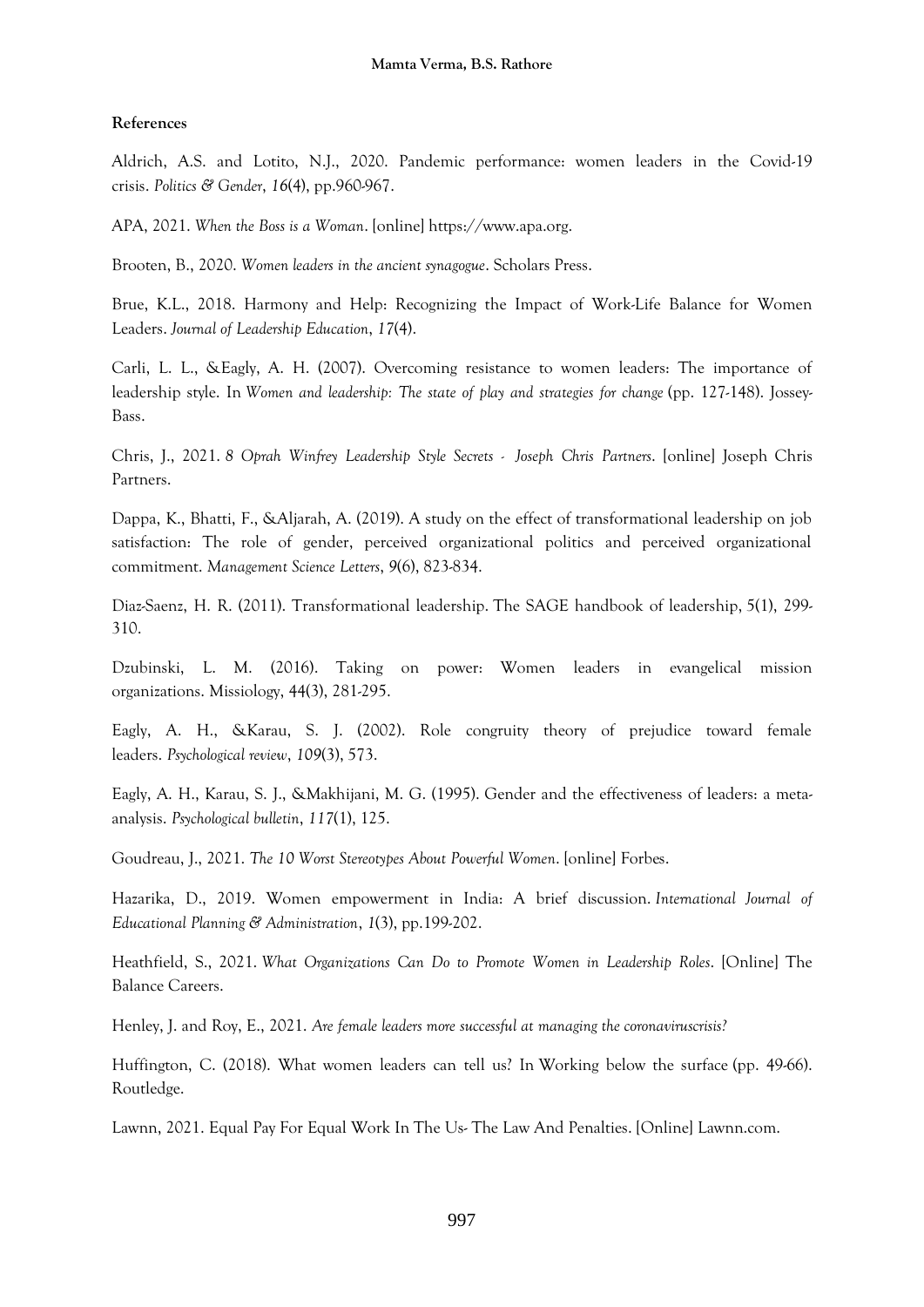Leadership & General Management, 2021. The 5 Leadership Styles you can use &How to implement each. [Online] IMD business school.

Management guide, 2021. Leadership Basics - Meaning, Characteristics, Theories, Qualities and Useful Articles. [Online] Managementstudyguide.com.

Mandal, K.C., 2017, May. Concept and Types of Women Empowerment. In *International Forum of Teaching & Studies* (Vol. 9, No. 2).

Mc Kinsey and Company, 2021. [Online] Available at: <https://www.mckinsey.com/featuredinsights/diversity-and-inclusion/women-in-the-workplace> [Accessed 12 August 2021].

Mohammadi, A., Mohammadi, A. and Karji, A., 2019. Qualitative case study of women leaders and administrators in construction education programs. *Int. J. Innov. Res. Technol*, *6*, pp.160-167.

Moyer, C.A., Abedini, N.C., Youngblood, J., Talib, Z., Jayaraman, T., Manzoor, M., Larson, H.J., Garcia, P.J., Binagwaho, A., Burke, K.S. and Barry, M., 2018. Advancing women leaders in global health: getting to solutions. *Annals of global health*, *84*(4), p.743.

Niethammer, C., 2021. *Finland's New Government Is Young And Led By Women—Here's What The Country Does To Promote Diversity*. [Online] Forbes.

O'Leary, V. E. (1974). Some attitudinal barriers to occupational aspirations in women.*Psychologicalbulletin*, *81*(11), 809.

Parmar, C. (2016). *Empowerment of Women through Entrepreneurship (a Study of 300 Women Entrepreneurs of Gujarat)* (Doctoral dissertation, Maharaja Sayajirao University of Baroda (India)).

Porterfield, J., &Kleiner, B. H. (2005). A new era: Women and leadership. *Equal opportunities international*.

Pullen, A. and Vachhani, S.J., 2020. Feminist ethics and women leaders: From difference to intercorporeality. *Journal of Business Ethics*, p.1.

Purkayastha, S., Salvatore, M. and Mukherjee, B., 2020. Are women leaders significantly better at controlling the contagion? *medRxiv*.

Riger, S., &Galligan, P. (1980). Women in management: An exploration of competing paradigms. *American Psychologist*, *35*(10), 902.

Sahay, M.R., Cihak, M.M., N'Diaye, M.P.M., Barajas, M.A., Kyobe, M.A.J., Mitra, M.S., Mooi, M.N. and Yousefi, M.R., 2017. *Banking on women leaders: A case for more?*. International Monetary Fund.

Tandon, T., 2018. Women empowerment: perspectives and views. *The International Journal of Indian Psychology*, *3*(3), pp.6-12.

Terborg, J. R. (1977). Women in management: A research review. *Journal of Applied Psychology*, *62*(6), 647.